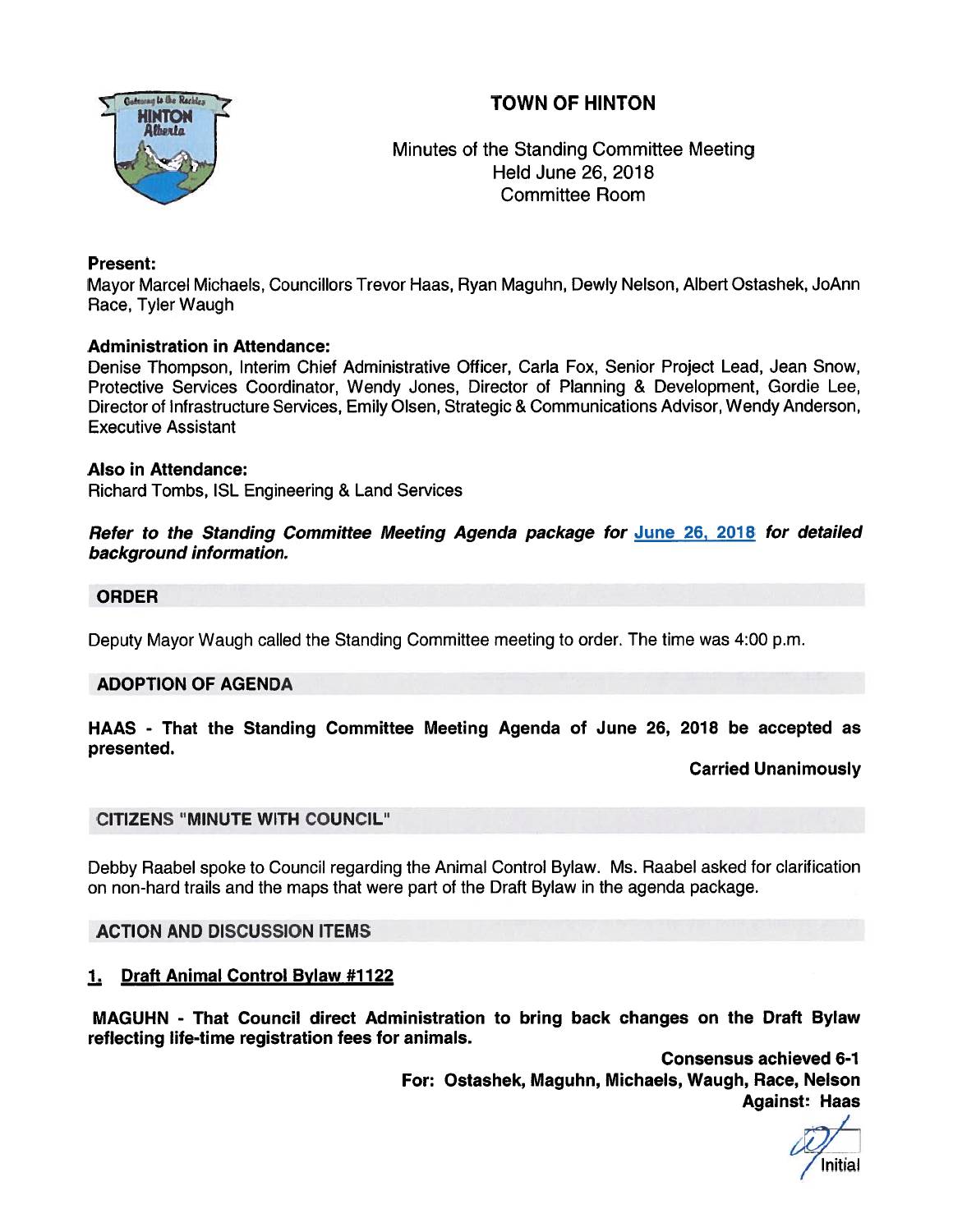MICHAELS - That Council direct Administration to identify livestock vs exotic species and to bring back parameters for livestock within our current bylaw.

Consensus Achieved

NELSON - That Council direct Administration to build within the policy an allowance for chickens based on best practices from other municipalities.

Consensus Achieved

MAGUHN - That Council direct Administration to modify the map labeled On Leash Areas West Option <sup>2</sup> to designate the trail that follows the outside western edge of Collinge Road from the sledding hill to Maxwell Lake apartments as off-leash.

Consensus Achieved

OSTASHEK -That Council direct Administration to bring back Option <sup>1</sup> mapping with designated on-leash areas highlighted in blue.

> Consensus Achieved 6-1 For: Ostashek, Maguhn, Michaels, Waugh, Race, Haas Against: Nelson

MICHAELS - That Council direct Administration to bring the Animal Control Bylaw to the August 2018 Standing Committee.

Consensus Achieved

J. Snow left the meeting at 5:08 p.m.

# 2. Annual Reporting and 2019 Budget Schedule

MICHAELS - That Council direct Administration to set <sup>a</sup> special meeting date for the end of July or beginning of August for preliminary discussion of the 2019 budget.

Consensus Achieved

# 3. Land Use Bylaw #7088-6 — Proposed Amendments for Cannabis Related Business

G. Lee left the meeting at 5:24 p.m. and returned at 5:26 p.m.

NELSON - That Council direct Administration to bring the Land Use Bylaw 1088-6 with proposed amendments for Cannabis Related Business to the July 17, 2018 Regular Council meeting for First Reading and initiate public engagement.

Consensus Achieved

## 4. Business License #1020 - Proposed Amendments

MAGUHN - That Council direct Administration to develop <sup>a</sup> new Business License Bylaw with propose<sup>d</sup> Fees and Fines that suppor<sup>t</sup> and attract growth and development in Hinton and presen<sup>t</sup> the first draft at the Standing Committee Meeting of Council in August 2018 for direction.

Consensus Achieved

#### ADDITIONAL INFORMATION

(nitial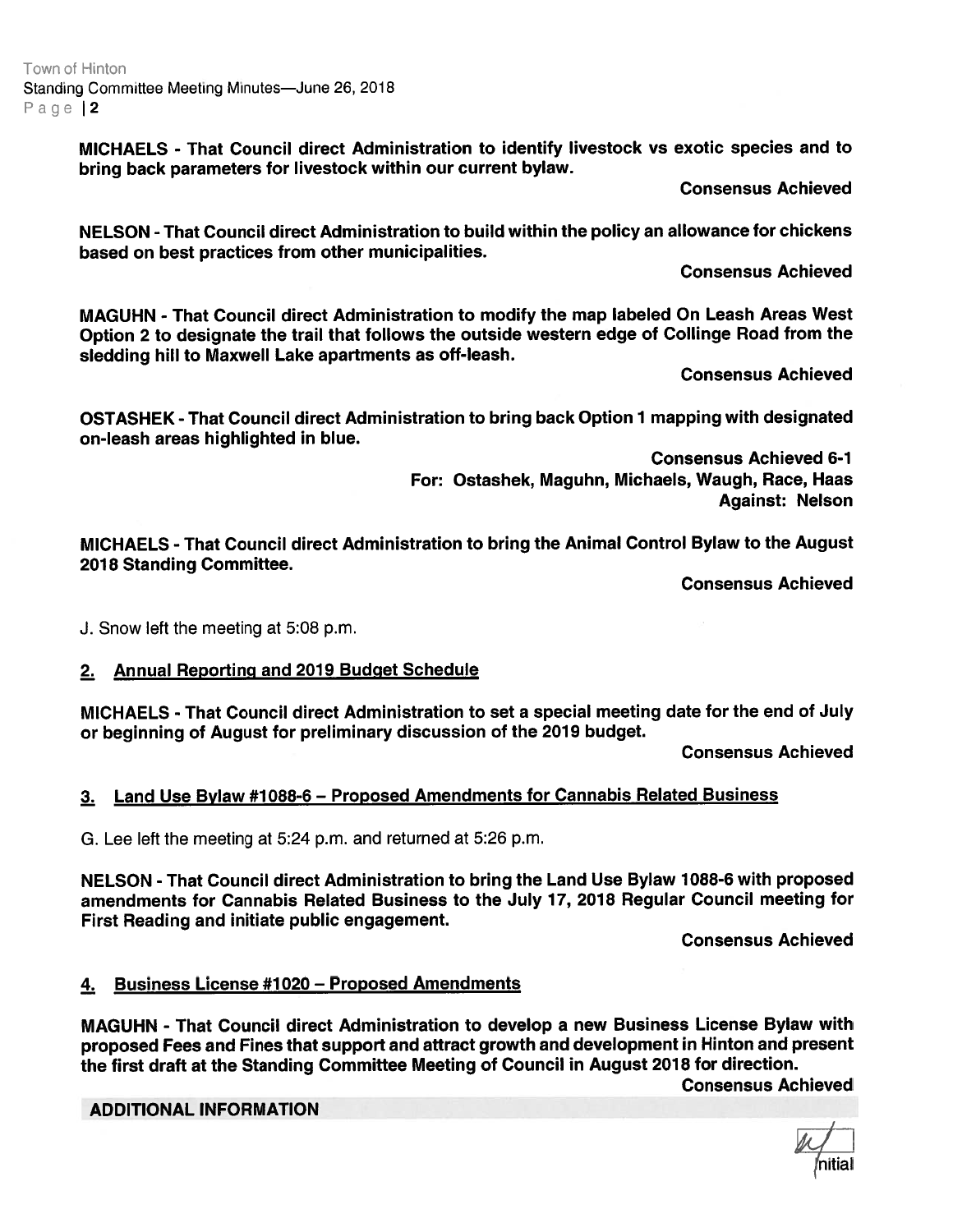Town of Hinton Standing Committee Meeting Minutes—June 26, 2018 Page 13

- 1. Urgent Matters from Council
- 2. Chief Administrative Officer Status Report

W. Jones left the meeting at 6:02 p.m. and returned at 6:04 p.m.

NELSON - That Council direct Administration to postpone MD-1420 on the Action Pending list with no action being taken until the information from the province has been received and <sup>a</sup> brief has been presented to Council.

Consensus Achieved

3. Executive Assistant Logistics Information

IN CAMERA

MICHAELS - That the Standing Committee Meeting of Council move In Camera.

Carried Unanimously

The time was 6:13 p.m. C. Fox and Emily Olsen left and R. Tombs joining the meeting.

# NELSON -That the Standing Committee Meeting of Council move out of In Camera.

Carried Unanimously

The time was 7:03 p.m. R. Tombs left the meeting.

# WATER TREATMENT PLANT

MAGUHN - That Council direct Administration to bring forward <sup>a</sup> Request for Decision Water Treatment Plant 2018 Capital Budget reques<sup>t</sup> as directed In-Camera.

Consensus Achieved

HAAS - That Council direct Interim CAO Denise Thompson to sign the waiver and Interim Water Services agreemen<sup>t</sup> as discussed In-Camera.

Consensus Achieved

OSTASHEK - That the Request for Decision titled "Town of Hinton — Water Treatment Plant Status Update" and attachments, remain private pursuan<sup>t</sup> to Sections 16, 21, 23, <sup>24</sup> and 25 of the Freedom of Information and Protection of Privacy Act, RSA 2000, Chapter F-25. Hindon<br>
1. Urgant Matters from Council<br>
2. Chief Administrative Officer Status Report<br>
2. Chief Administrative Officer Status Report<br>
NV. Joos-1910 Hyper and Fourier Meeting at 6:02 p.m. and returned at 6:04 p.m.<br>
NVELSON

Consensus Achieved

MAGUHN -That the Standing Committee Meeting of Council move In Camera.

Carried Unanimously

The time was 7:05 p.m.

Councillor Nelson left the meeting at 7:29 p.m. and returned at 7:30 p.m.